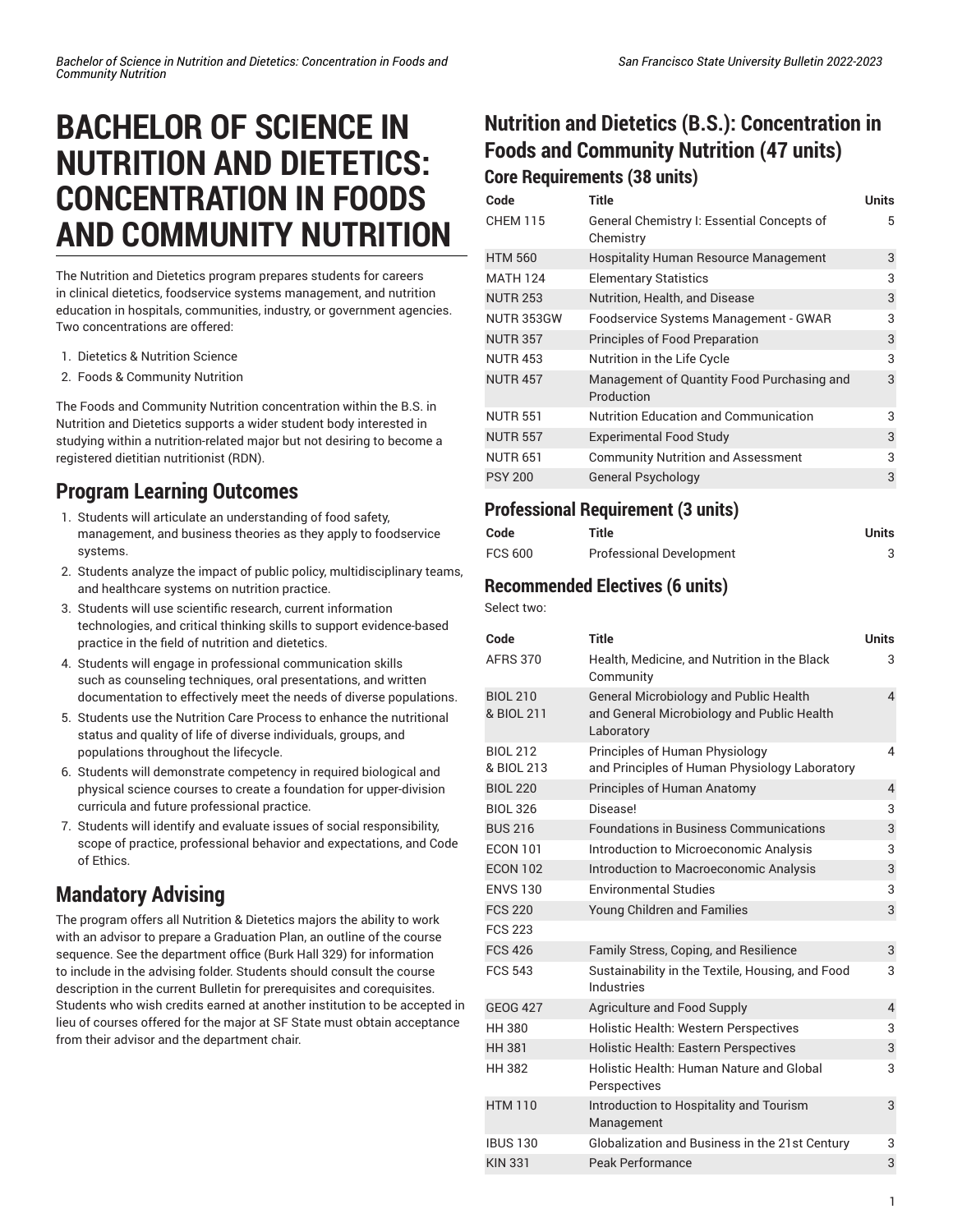| <b>KIN 355</b>  | Science, Sport, and Fitness                                                      | 3 |
|-----------------|----------------------------------------------------------------------------------|---|
| <b>LABR 250</b> | Introduction to the Study of Labor                                               | 3 |
| <b>LABR 251</b> | Know Your Work Rights                                                            | 3 |
| <b>LTNS 210</b> | Latina/o/x Health Care Perspectives                                              | 3 |
| <b>MGMT 405</b> | Introduction to Management and Organizational<br><b>Behavior</b>                 | 3 |
| <b>NUTR 356</b> | Foods and World Culture                                                          | 3 |
| PH 200          | Global Health                                                                    | 3 |
| PH 210          | Personal and Social Determinants of Health                                       | 3 |
| PH 221          | Health and Social Justice - Burning Issues, Taking<br>Action                     | 3 |
| <b>PH 241</b>   | Health and Social Movements in the United States<br>in the 20th Century          | 3 |
| PH 290          | <b>Promoting Positive Health</b>                                                 | 3 |
| <b>PH 455</b>   | <b>Community Organizing and Community Building</b><br>for Health                 | 3 |
| <b>RRS 303</b>  | Health and Wellness among Pacific Islanders                                      | 3 |
| <b>RRS 304</b>  | Decolonize Your Diet: Food Justice and Gendered<br>Labor in Communities of Color | 3 |
|                 |                                                                                  |   |

#### **General Education Requirements**

| Requirement                                               | <b>Course Level</b> | <b>Units</b>            | <b>Area Designation</b> |
|-----------------------------------------------------------|---------------------|-------------------------|-------------------------|
| Oral<br>Communication                                     | LD                  | 3                       | A <sub>1</sub>          |
| <b>Written English</b><br>Communication                   | LD                  | 3                       | A2                      |
| <b>Critical Thinking</b>                                  | LD                  | 3                       | A3                      |
| Physical Science LD                                       |                     | 3                       | <b>B1</b>               |
| Life Science                                              | LD                  | 3                       | <b>B2</b>               |
| Lab Science                                               | LD                  | 1                       | B <sub>3</sub>          |
| Mathematics/<br><b>Quantitative</b><br>Reasoning          | LD                  | 3                       | <b>B4</b>               |
| Arts                                                      | LD                  | 3                       | C <sub>1</sub>          |
| <b>Humanities</b>                                         | LD                  | 3                       | C <sub>2</sub>          |
| Arts or<br><b>Humanities</b>                              | LD                  | 3                       | C1 or C2                |
| <b>Social Sciences</b>                                    | LD                  | 3                       | D <sub>1</sub>          |
| Social Sciences:<br><b>US History</b>                     | LD                  | 3                       | D <sub>2</sub>          |
| Lifelong Learning LD<br>and Self-<br>Development<br>(LLD) |                     | 3                       | E                       |
| <b>Ethnic Studies</b>                                     | LD                  | 3                       | F                       |
| Physical and/or<br>Life Science                           | <b>UD</b>           | 3                       | $UD-B$                  |
| Arts and/or<br><b>Humanities</b>                          | <b>UD</b>           | 3                       | $UD-C$                  |
| <b>Social Sciences</b>                                    | <b>UD</b>           | 3                       | $UD-D$                  |
|                                                           |                     | <b>SF State Studies</b> |                         |

Courses certified as meeting the SF State Studies requirements may be upper or lower division in General Education (GE), a major or minor, or an elective.

| American Ethnic LD or UD<br>and Racial<br><b>Minorities</b> |          | 3 | <b>AERM</b> |
|-------------------------------------------------------------|----------|---|-------------|
| Environmental<br>Sustainability                             | LD or UD | 3 | ES          |
| Global<br>Perspectives                                      | LD or UD | 3 | GP          |
| Social Justice                                              | LD or UD | 3 | SJ          |

Note: LD = Lower-Division; UD = Upper-Division.

## **First-Time Student Roadmap (4 Year)**

- 1. In order to choose your English Composition A2 course and your QR/Math B4 course, please complete the online advising activities at [writingadvising.sfsu.edu \(https://writingadvising.sfsu.edu/](https://writingadvising.sfsu.edu/)) and [mathadvising.sfsu.edu \(https://mathadvising.sfsu.edu/](https://mathadvising.sfsu.edu/)). Questions? Contact Gator [Smart](https://gatorsmartstart.sfsu.edu/) Start. ([https://gatorsmartstart.sfsu.edu/\)](https://gatorsmartstart.sfsu.edu/)
- 2. Select the row that matches your English course choice for A2.\*
- 3. Select the column that matches your QR/Math course choice for B4.
- 4. Click the Roadmap that lines up with your row and column.

For example, if you select ENG 104/ENG 105 and a multi-semester QR/ math sequence for your first year, then choose Roadmap D.

| <b>Course Choice</b>   | <b>One-Semester Course</b>                                                                                                                                                                               | <b>Two-Semester</b><br><b>Sequence or Support</b><br>Course                                                                                                                                                |
|------------------------|----------------------------------------------------------------------------------------------------------------------------------------------------------------------------------------------------------|------------------------------------------------------------------------------------------------------------------------------------------------------------------------------------------------------------|
| <b>ENG 114</b>         | Roadmap A (http://<br>bulletin.sfsu.edu/<br>colleges/health-<br>social-sciences/<br>consumer-family-<br>studies-dietetics/bs-<br>dietetics-conc-foods-<br>community-nutrition/<br>roadmap-i-ii-eng/)     | Roadmap C (http://<br>bulletin.sfsu.edu/<br>colleges/health-<br>social-sciences/<br>consumer-family-<br>studies-dietetics/bs-<br>dietetics-conc-foods-<br>community-nutrition/<br>roadmap-iii-iv-eng/)     |
| <b>ENG 104/ENG 105</b> | Roadmap B (http://<br>bulletin.sfsu.edu/<br>colleges/health-<br>social-sciences/<br>consumer-family-<br>studies-dietetics/bs-<br>dietetics-conc-foods-<br>community-nutrition/<br>roadmap-i-ii-stretch/) | Roadmap D (http://<br>bulletin.sfsu.edu/<br>colleges/health-<br>social-sciences/<br>consumer-family-<br>studies-dietetics/bs-<br>dietetics-conc-foods-<br>community-nutrition/<br>roadmap-iii-iv-stretch/) |

\* Composition for Multilingual Students: If taking ENG 209 as your first English course, choose the ENG 114 row. If taking ENG 201 or ENG 212 for your first English course, choose the ENG 104/ENG 105 row.

# **Transfer Student Roadmap (2 Year)**

For students with an AS-T in **Nutrition and Dietetics**. This [roadmap](http://bulletin.sfsu.edu/colleges/health-social-sciences/consumer-family-studies-dietetics/bs-dietetics-conc-foods-community-nutrition/adt-roadmap/) opens [in a new tab \(http://bulletin.sfsu.edu/colleges/health-social-sciences/](http://bulletin.sfsu.edu/colleges/health-social-sciences/consumer-family-studies-dietetics/bs-dietetics-conc-foods-community-nutrition/adt-roadmap/) [consumer-family-studies-dietetics/bs-dietetics-conc-foods-community](http://bulletin.sfsu.edu/colleges/health-social-sciences/consumer-family-studies-dietetics/bs-dietetics-conc-foods-community-nutrition/adt-roadmap/)[nutrition/adt-roadmap/](http://bulletin.sfsu.edu/colleges/health-social-sciences/consumer-family-studies-dietetics/bs-dietetics-conc-foods-community-nutrition/adt-roadmap/)).